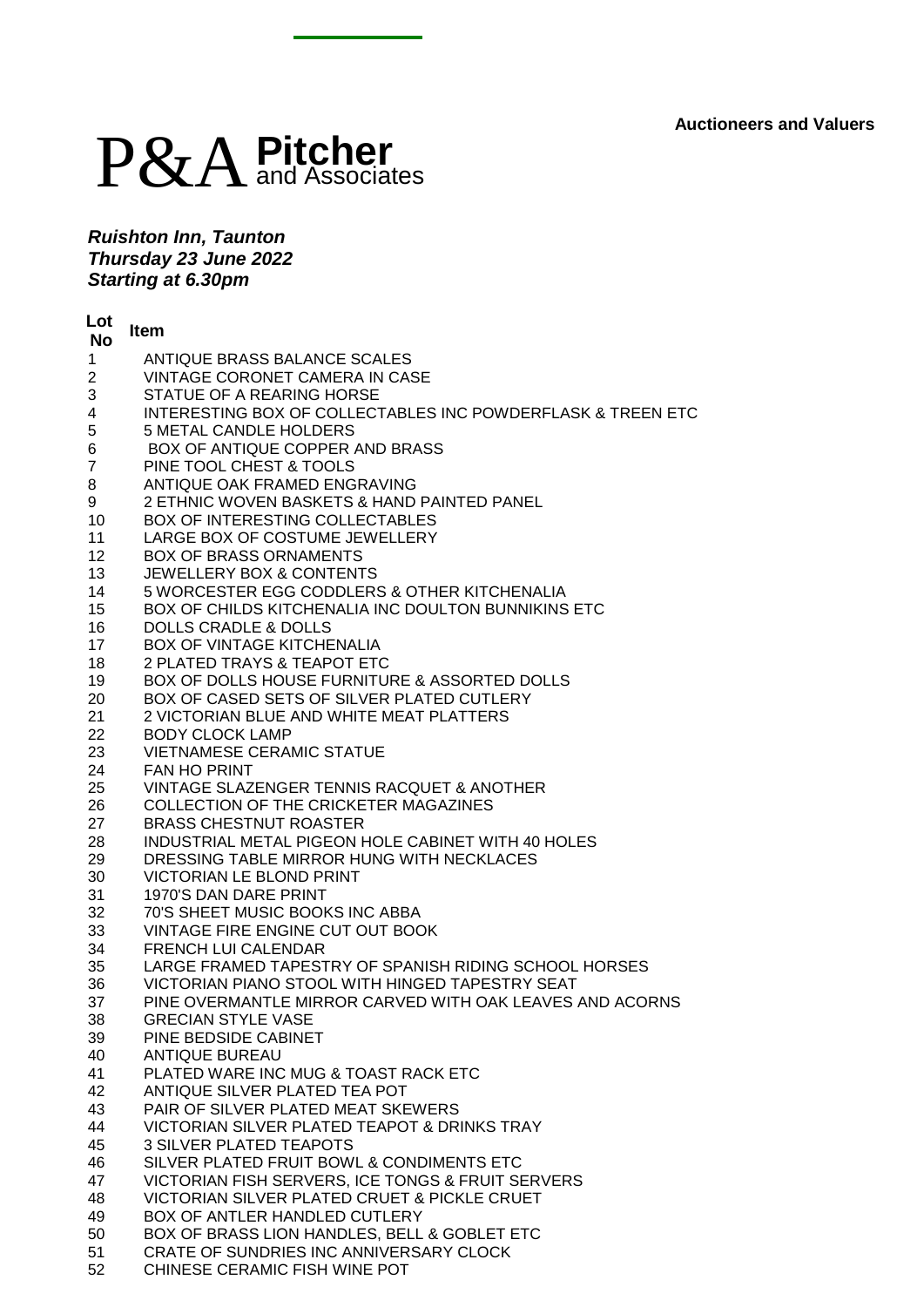ANTIQUE SCOTTISH SPORRAN PAIR OF BRASS TABLE CANONS FRAMED PICTURE OF A DRAGON LOUIS RAEMAKER SATIRICAL PRINT BOX OF SHELLS & CORAL BOX OF ODDS INC ANTIQUE BINOCULARS ANTIQUE BRASS NOVELTY MONEY BOX IN FORM OF CHEST OF DRAWERS 2 STONEWARE JARS PORTMEIRION CLOCK, CAULDRON, TEA CADDY & DUNOON TEA CADDY VICTORIAN INLAID ROSEWOOD WORKBOX OPIUM PIPE & JAPANESE WALL POCKET BOX OF "WHAT NOT" TOYS ARTS & CRAFTS PEWTER BOWL ART DECO OAK SMITHS ELECTRIC CLOCK STATUE OF CHINESE HORSE NEW SIZE 13 TRAINERS & WORK BOOTS 3 PINE MIRRORS & A DAB RADIO BAG OF PUZZLES & A TENNIS RACQUET ART DECO ALABASTER ELECTRIC CLOCK PAIR OF WATCOMBE POTTERY VASES VICTORIAN GILDED DECANTER PLUS TOTS & KNIFE RESTS ETC SET OF 6 WATERFORD HOCK GLASSES BOX OF WRIST WATCHES 2 BOXES OF DOMINOES MAPLE FRAMED FANTASY PRINT KEVIN PLATT PRINT MINIC TOY TANK & A CAR ANTIQUE HUNTING HORN MILITARY HATS & BLAZER QTY OF POOLE POTTERY TABLEWARE VICTORIAN QUART CIDER MUG BOX OF CIGARETTE CARDS & CHILDS PUZZLE COLLECTORS TEDDY ANTIQUE NORDEN MAP OF SOMERSET COLLECTION OF "PIGGIN IT" PIG ORNAMENTS BOX OF ODDS PAIR OF BRONZE ROLLOCKS ANTIQUE BRASS PUMP & SALTERS BALANCE FRAMED PHOTOS OF PRINCESS MARGARET BOX OF GLASS 2 BOXES OF BOOKS POOLE POTTERY - TEA & COFFEE WARES VINTAGE BOXED MECCANO SET LIMA BOXED ELECTRIC TRAIN SET BOX OF LOOSE CIGARETTE CARDS ALBUMS OF CIGARETTE CARDS BOX OF OLD MAPS & BOOKLETS 2 BOXES OF ASSORTED COINS 4 SILVER THIMBLES INC CHARLES HORNER (CHESTER 1911) 4 SILVER THIMBLES INC BIRM 1901 3 SILVER THIMBLES INC CHARLES HORNER VICTORIAN EMBOSSED SILVER CRUMB BRUSH (LONDON 1894) 1953 SILVER PAPER KNIFE WITH LION MASK HANDLE (52grams) MEXICAN 925 SILVER PAPER KNIFE WITH SEAHORSE TERMINAL 925 SILVER PAPERKNIFE WITH AMBER TERMINAL SILVER TEA STRAINER- BOWL(LONDON 1936) STRAINER (1935) 73grams DECORATIVE SILVER LADLE (CHESTER1899) PAIR OF SILVER CONDIMENT SPOONS (LONDON 1875) 18TH CENTURY SILVER CONDIMENT SPOON WITH LION CREST 6 ANTIQUE SILVER CONDIMENT SPOONS (39 grams) ENGRAVED CIRCULAR SILVER PILL BOX - BIRM ASSY ENGINE TURNED SILVER PILL BOX ( BIRM 1955) ANTIQUE SILVER METAL BOX WITH COIN? INSET LID (58grams) 800 STANDARD ENGINE TURNED SILVER BOX MIDDLE EASTERN WHITE METAL BOX WITH SEMI PRECIOUS STONES LARGE FLORAL & SCROLL DECORATED SILVER FRAME (BIRM 1919) PAIR OF OPENWORK CIRCULAR SILVER SALTS WITH BLUE GLASS LINERS (BIRM 1907) SILVER ALADIN LAMP TABLE CIGAR LIGHTER- UNMARKED BUT TESTS AS SILVER SILVER FEEDING SPOON IN FITTED CASE (SHEFFIELD 1910) SMALL SILVER CAPSTAN INKWELL (CHESTER 1906)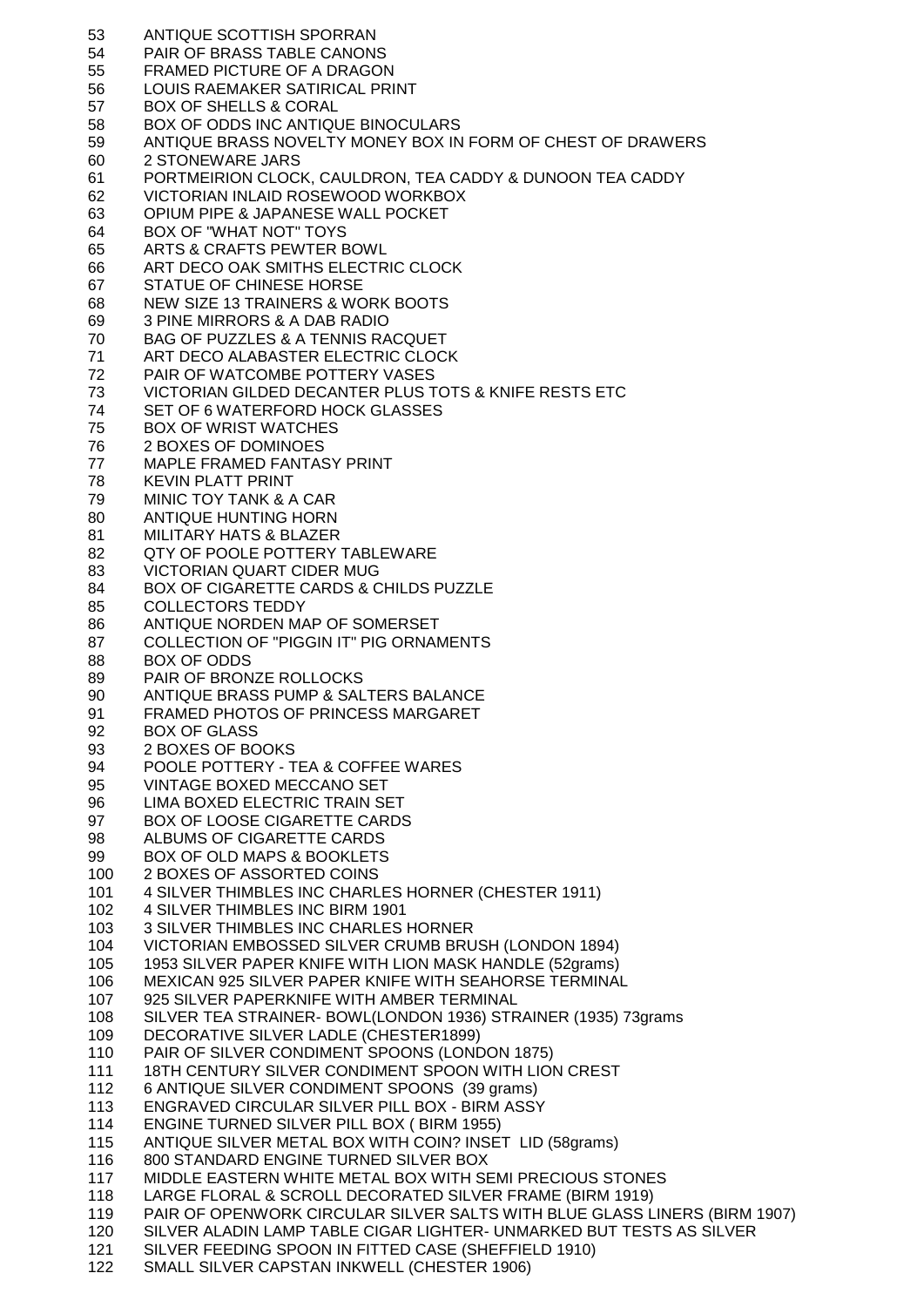- SILVER URN SHAPED BASKET WITH BIRD ON HANDLE- 925 (220grams) PEDESTAL SILVER SUGAR CASTER (LONDON 1971) 110 grams SET OF 6 GEORGE III SCOTTISH SILVER DESSERT SPOONS (EDIN 1814) 170grams VICTORIAN OBLONG SILVER BOX DECORATED WITH MASKS & FOLIAGE BY WILLIAM COMYNS (LONDON 1893) SILVER HELMET SHAPED CREAM JUG (SHEFFIELD 1904) 73 grams FINE CUT AND ENGRAVED GLASS CLARET JUG WITH SILVER MOUNTS & HANDLE (BIRM 1969) VICTORIAN SILVER DESK CALENDER EMBOSSED WITH FLORA & FAUNA (LONDON 1898) GEORGIAN SILVER CASTER OR POUNCE POT (LONDON 1783) MAKER IW 60grams PAIR OF 925 SILVER WINE COASTERS WITH MAHOGANY BASES GLOBE HOB-NAIL CUT GLASS SCENT BOTTLE WITH SILVER TOP (BIRM 1920) FLUTED GLASS GLOBE SCENT BOTTLE WITH SILVER TOP LARGE SILVER CAPSTAN INKWELL (SHEFFIELD 1935) MODERN DECORATIVE OVAL SILVER PHOTO FRAME SHAPED SILVER JEWEL BOX ON PAW FEET (BIRM 1919) 2 DECORATIVE ANTIQUE SILVER BON-BON DISHES 75 grams EARLY VICTORIAN SILVER DRUM MUSTARD WITH BLUE GLASS LINER (LONDON1843) MAKER WB EDWARDIAN ENGRAVED SILVER CIGARETTE CAS WITH UNUSUAL TOP OPENING CIRCA 1907 71 grams SILVER DEMI LUNE TEA CADDY WITH SWAG ENGRAVING (BIRM 1926) 195grams LARGE FACETED GLASS SILVER TOP INKWELL SHAPED SILVER EVENING PURSE (BIRM 1917) 70 grams VICTORIAN SILVER CREAM JUG (LONDON 1870) 67 grams PAIR OF HEAVY CUT-GLASS OIL BOTTLES WITH SILVER MOUNTS (BIRM 1935) RECTANGULAR ENGINED TURNED SILVER PHOTO FRAME MARKS UNREADABLE SILVER PHOTO FRAME WITH CLASSICAL COLUMN SIDES & SWAG TOP (BIRM1909) PAIR OF CORITHIAN COLUMN TABLE CANDLESTICKS (BIRM1898) GEORGIAN OVAL SILVER SALT CELLAR (LONDON 1797) MAKER SH 2 LARGE ANTIQUE SILVER HANDLED BUTTON HOOKS 4 SILVER HANDLED BUTTON HOOKS 2 SILVER HANDLED SHOE HORNS & A PAIR OF GLOVE STRETCHERS SET OF 6 SILVER HANDLED TEA KNIVES IN CASE (SHEFFIELD 1918) VICTORIAN SUGAR BOWL WITH MATCHING CASTOR SPOON IN FITTED BOX (LONDON 1874) 225grams 2 SOUVENIR £5 COINS BAG OF JEWELLERY INC COINS ETC ART NOUVEAU SILVER SNUFF BOX BY WALKER & HALL (BIRM 1901) EASTERN SILVER METAL SCENT FLASK SET WITH CORAL & TURQUOISE DECORATIVE VICTORIAN SILVER BON-BON DISH (BIRM 1893) GEORGE III SILVER TABLE SPOON BY R FERRIS (EXETER1801) PAIR OF GEORGE II SILVER LADLES WITH SHELL BOWLS CIRCA 1769 160A 1970'S OMEGA AUTOMATIC GENEVE GENTS WRISTWATCH EDWARDIAN SILVER JEWEL BOX WITH PIN CUSHION TOP (LONDON 1905) PAIR OF VICTORIAN SHELL SALTS ON DOLPHIN FEET BY HILLIARD & THOMASON (BIRM 1864) BOXED SILVER CHRISTENING FORK & SPOON (SHEFFIELD 1911) WILLIAM IV 3/4 PINT SILVER COFFEE POT WITH EBONY HANDLE (BIRM1830) 296 grams PEDESTAL SILVER CREAM JUG MATCHES PREVIOUS LOT TOTAL WEIGHT 104grams CIRCULAR SILVER BOWL (BIRM1931) 38 grams VICTORIAN SILVER & MOP FRUIT KNIFE 1900 PAIR OF ENGINE TURNED NAPKIN RINGS WAISTED SILVER NAPKIN RING 1906 3 BRONZE FRENCH MEDALLIONS ART NOUVEAU BRONZE PLAQUE "ALINE GALLI" DANISH SILVER & BLUE ENAMEL CONDIMENT SET 18CT WHITE GOLD 3 STONE DIAMOND RING 14CT WHITE GOLD 3 STONE DIAMOND & AQUAMARINE CLUSTER RING INSCRIBED "LE VIAN" 18CT GOLD 7 STONE DIAMOND RING WITH LARGE CENTRAL CUSHION CUT DIAMOND 18CT WHITE GOLD SOLITAIRE DIAMOND RING WITH DIAMOND SET SHOULDERS 18CT GOLD SOLITAIRE DIAMOND RING 178 18CT GOLD SOLITAIRE DIAMOND RING 10CT GOLD RING SET WITH DIAMONDS 9CT GOLD SAPPHIRE & DIAMOND 3 STONE RING 9CT GOLD & TOPAZ CLUSTER RING 9CT GOLD GARNET RING 9CT GOLD 5 STONE RING SILVER & ENAMEL MEDALLION & GUINESS PEN KNIFE ETC ITALIAN SILVER NECKCHAIN
- SILVER & ENAMEL PILL BOX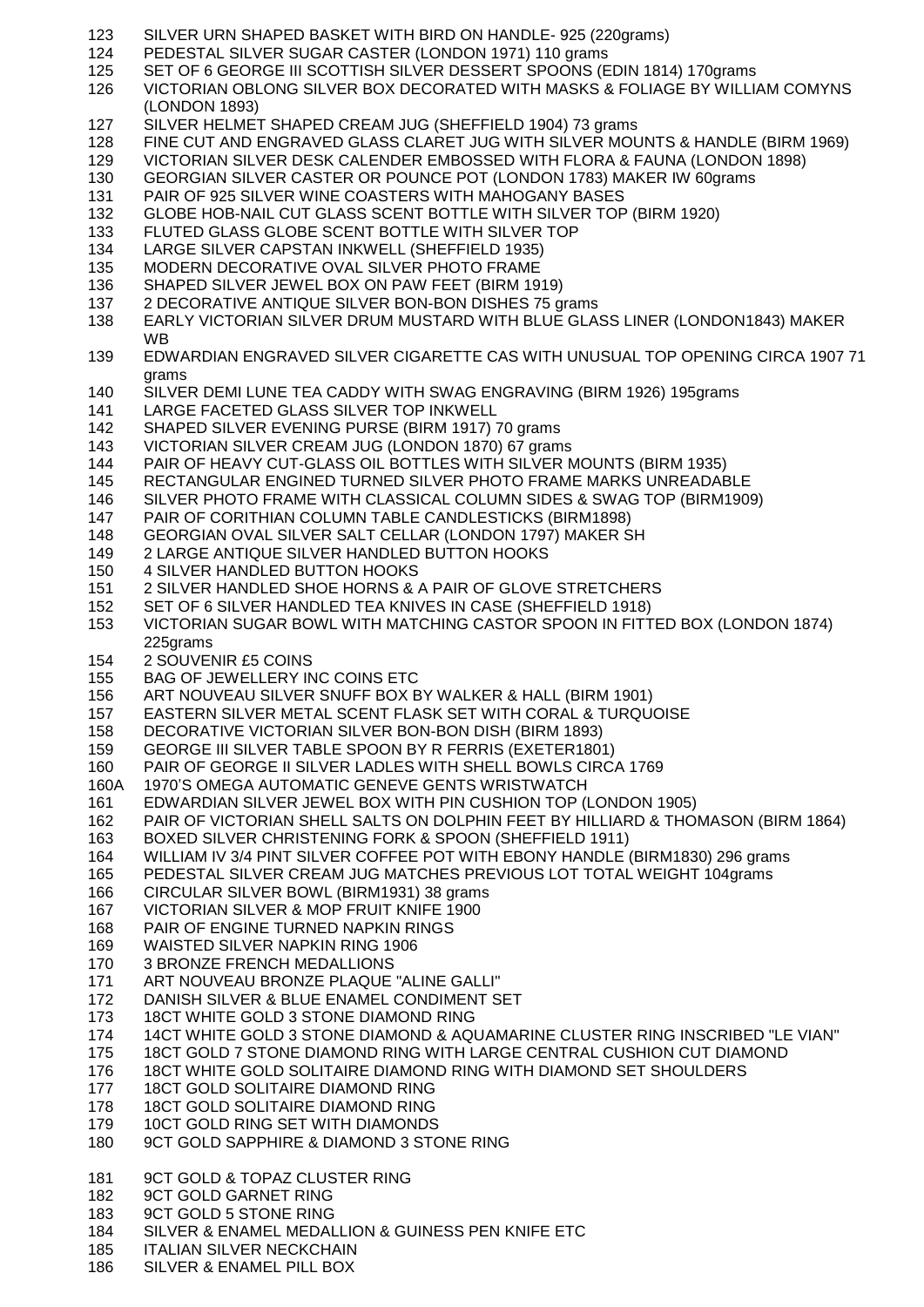- 1970'S ETERNA STAINLESS STEEL GENTS WRISTWATCH 1970'S GOLD GARRARD AUTOMATIC WRISTWATCH A TAG HEUER AQUA RACE GENTS WRISTWATCH LADIES LONGINES BLUE DIAL AUTOMATIC WRISTWATCH IN ORIGINAL BOX MONT BLANC FOUNTAIN PEN WITH 18CT GOLD NIB MONTE CARLO SILVER METAL VASE VICTORIAN SILVER TOP CUT GLASS SCENT BOTTLE (1893) EASTERN WHITE METAL STATUE OF AN ELEPHANT LALIQUE GLASS SQUIRREL PIN DISH LALIQUE 1920'S GLASS BIRD STUDIO BUBBLE GLASS SCENT BOTTLE & CANDLE HOLDERS WITH SILVER MOUNTS NORWEGIAN SILVER & ENAMEL LEAF BROOCH WITH MATCHING EARRING IN BOX BY BERNARD MELDAHL NAZI CIGARETTE PACKET & 1939 MEDAL 9CT GOLD & BLUE ENAMEL BRACELET IN ORIGINAL ASPREYS BOX 18CT GOLD,DIAMOND & SAPPHIRE RING 9CT GOLD GARNET & DIAMOND RING 9CT GOLD JADE & AMETHYST RING 9CT GOLD RECTANGULAR GARNET RING 9CT GOLD BLUE STONE CLUSTER RING VINTAGE TIMEX "HOP ALONG CASSIDY" boys watch CARDINAL BLUE DIAL MANUAL WIND GENTS WRISTWATCH VINTAGE ORIS MANUAL WIND GENTS S/S WRISTWATCH REPLICA ROLEX PERPETUAL OYSTERDATE SUB MARINER WRISTWATCH REPLICA ROLEX DATONA GENTS COSMOGRAPH WRISTWATCH OMEGA AUTOMATIC SEAMASTER COSMIC 2000 S/S GENTS WATCH 4 POCKET WATCHES RETRO S/S TIMEX GENTS WATCH 1930'S ROTARY GENTS WATCH A WALLET STAMPED "LOUIS VUITTON PARIS" BOX OF SILVER COINAGE ANTIQUE BONE COSH MEXICAN SILVER SCENT PHIAL & A PILL BOX WITH TURQUOISE DECORATION VINTAGE LADIES INGERSOLL WRISTWATCH IN ORIGINAL BOX 2 GENTS SWATCH WATCHES CONTINENTAL SILVER LADLE WATKINS BEE METER & A FOWLER'S TEXTILE CALCULATOR SEIKO RETRO AUTOMATIC GENTS WATCH CHRISTIAN LARS "DIAMOND" GENTS WATCH CHRISTIAN LARS WATER RESISTANT GENTS WATCH CHRISTIAN LARS WATER RESISTANT GENTS WATCH CHRISTIAN LARS WATER RESISTANT GENTS WATCH CHRISTIAN LARS "DIAMOND" GENTS WATCH WITH BLACK DIAL NEW SPORTO LED GENTS WRISTWATCH NEW SPORTO LED GENTS WRISTWATCH NEW SPORTO LED GENTS WRISTWATCH NEW SPORTO LED GENTS WRISTWATCH 2 LADIES LED WRISTWATCHES ANTIQUE PEARL NECKLACE BOX OF ANTIQUE COPPER COINS ANTIQUE WATER COLOUR MINIATURE PORTRAIT 2 VINTAGE CANVAS CASES JASON LISAT WATERCOLOUR - KENNET & AVON CANAL JASON LISAT WATERCOLOUR - TITHE BARN - BRADFORD ON AVON FIREPROOF DOCUMENT CASE CASE OF EPHEMERA COPPER POST HORN 3 CHARACTER SKETCHES HAND COLOURED ANTIQUE PRINT OF TAUNTON BELLEEK VASE PAIR OF SILVER PLATE WINE COASTERS SCOTTISH PEWTER QUAISH IN BOX CONCORDE FIRST FLIGHT MEDAL PORCELAIN EGG RING BOX PAIR OF VICTORIAN MARLEY HORSE STATUES MIRRORED DRINKS TRAY WITH VINE LEAF PLATED SURROUND CHINESE WATERCOLOUR IN CIRCULAR FRAME WALKING CANE WITH COBRA HANDLE SILK ESCAPE MAP
- CUT GLASS DECANTER WITH SILVER COLLAR